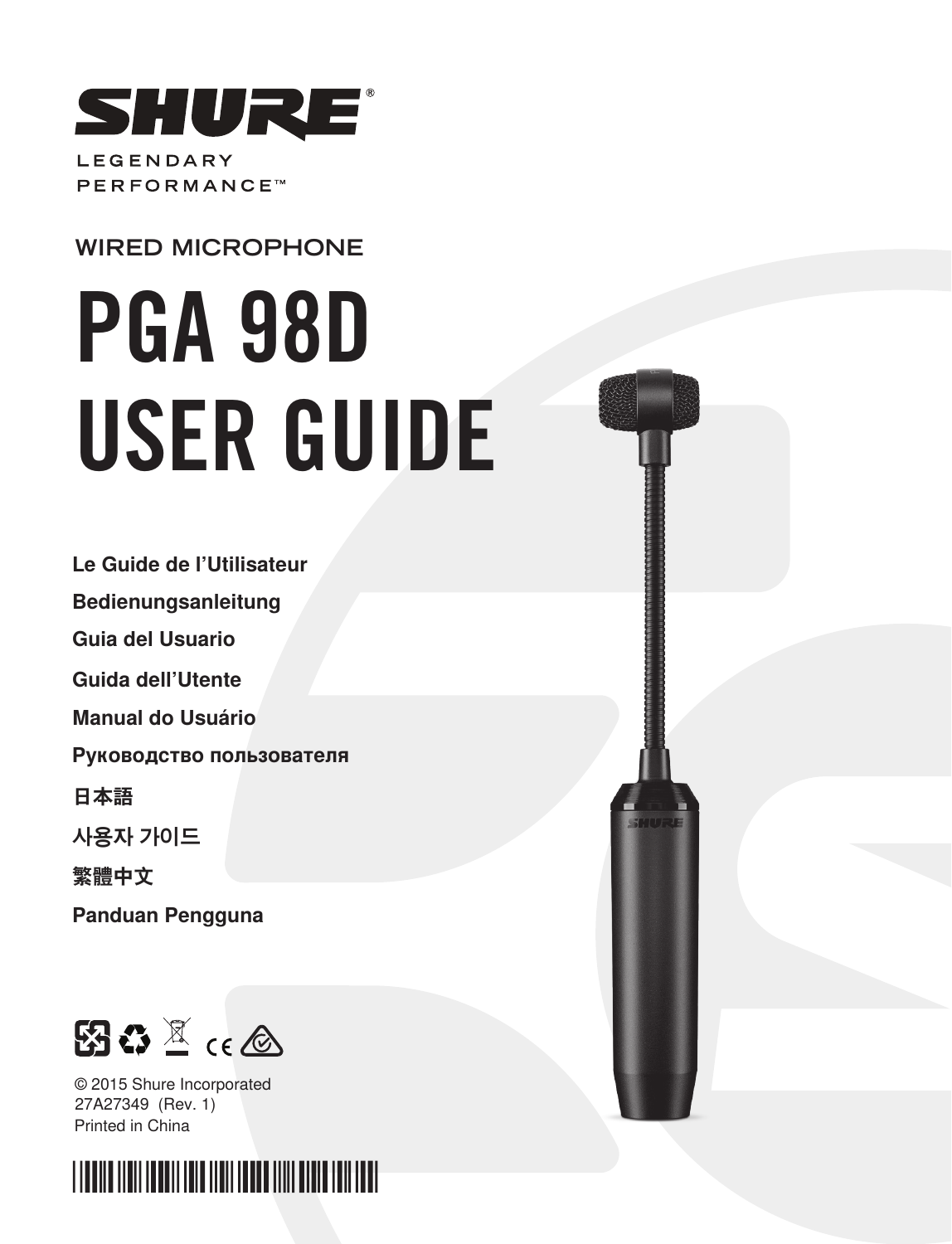# **Drum Microphone**

# PG Alta Microphones

Congratulations on the purchase of a new Shure PG Alta series microphone. The PG Alta series delivers professional quality audio at an affordable price, with solutions for capturing nearly any source, including voice, acoustic instruments, drums, and amplified electric instruments. Suitable for live and studio applications, PG Alta microphones are built to last, and meet the same rigorous quality testing standards that make all Shure products trustworthy and reliable.

## **General Rules for Use**

- Do not cover any part of the microphone grille with your hand, as this will adversely affect microphone performance.
- Aim the microphone toward the desired sound source (such as the talker, singer, or instrument) and away from unwanted sources.
- Place the microphone as close as practical to the desired sound source.
- Work close to the microphone for extra bass response.
- Use only one microphone to pick up a single sound source.
- For better gain before feedback, use fewer microphones.
- Keep the distance between microphones at least three times the distance from each microphone to its source ("three to one rule").
- Place microphones as far as possible from reflective surfaces.
- Add a windscreen when using the microphone outdoors.
- Avoid excessive handling to minimize pickup of mechanical noise and vibration.

# Aiming the Microphone

Position the microphone with the arrow pointed at the sound source.



# Drum Microphone Mounting

To attach the microphone clip to a drum rim:

- 1. Place the microphone clip with the groove seated securely over the top of the drum rim
- 2. Position the bottom of the clip to wrap underneath the drum rim. The clip is flexible and can be gently bent to fit if necessary.
- 3. Insert the microphone into the clip and adjust the gooseneck as necessary



# Applications

The small, flexible design of the PGA98D microphone allows it to fit into tight spots around drums. The included drum microphone clip makes drum mounting fast and easy, but the microphone can also be used on other sources by mounting it in a standard clip.

### **Drums**

- For more stick attack, aim the microphone towards the center of the drum head.
- To capture more resonance and overtones, aim the microphone towards the edge of the drum head.
- Positioning the microphone closer to the drum head delivers increased bass.

## **Other Instruments**

The PGA98D can effectively capture other instruments where space is limited. Simply mount the microphone in a standard clip and adjust the gooseneck to aim it at the source.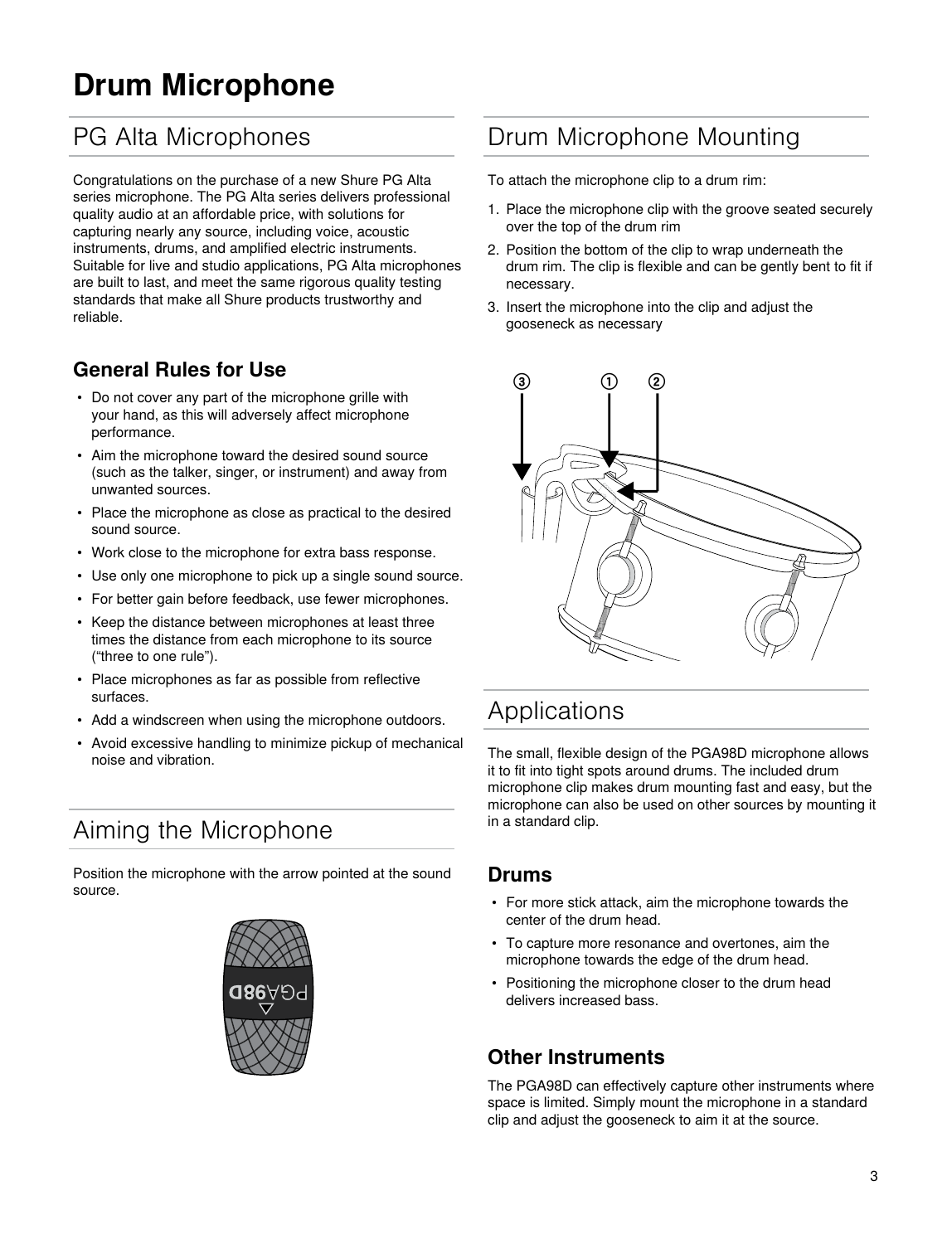# Optional Accessories and Replacement Parts

| Foam windscreen for PGA98H and PGA98D<br>microphones | AP98WS |
|------------------------------------------------------|--------|
| Drum mounting clip for PGA98D                        | AP98DM |

## Specifications

#### **Type**

Electret Condenser

#### **Polar Pattern**

Cardioid

#### **Frequency Response**

60 to 20,000 Hz

#### **Output Impedance**

at 1 kHz

## 850 Ω

**Sensitivity**

at 1 kHz, open circuit voltage

-52 dBV/Pa[1] (2.51 mV)

#### **Maximum SPL**

1 kHz at 1% THD, 1 kΩ load, typical

#### 130 dB SPL

#### **Self Noise**

A-weighted, typical

27 dB SPL-A

#### **Polarity**

Positive pressure on diaphragm produces positive voltage on pin 2 with respect to pin 3

#### **Connector**

Three-pin professional audio (XLR), male

#### **Weight**

210 g (0.5 lbs)

#### **Housing**

Cast Zinc

#### **Power Requirements**

11 to 52 V DC phantom power (2 mA) [1] 1 Pa=94 dB SPL

## **Certifications**

This product meets the Essential Requirements of all relevant European directives and is eligible for CE marking.

The CE Declaration of Conformity can be obtained from: www.shure.com/europe/compliance

Authorized European representative: Shure Europe GmbH Headquarters Europe, Middle East & Africa Department: EMEA Approval Jakob-Dieffenbacher-Str. 12 75031 Eppingen, Germany Phone: 49-7262-92 49 0 Fax: 49-7262-92 49 11 4 Email: info@shure.de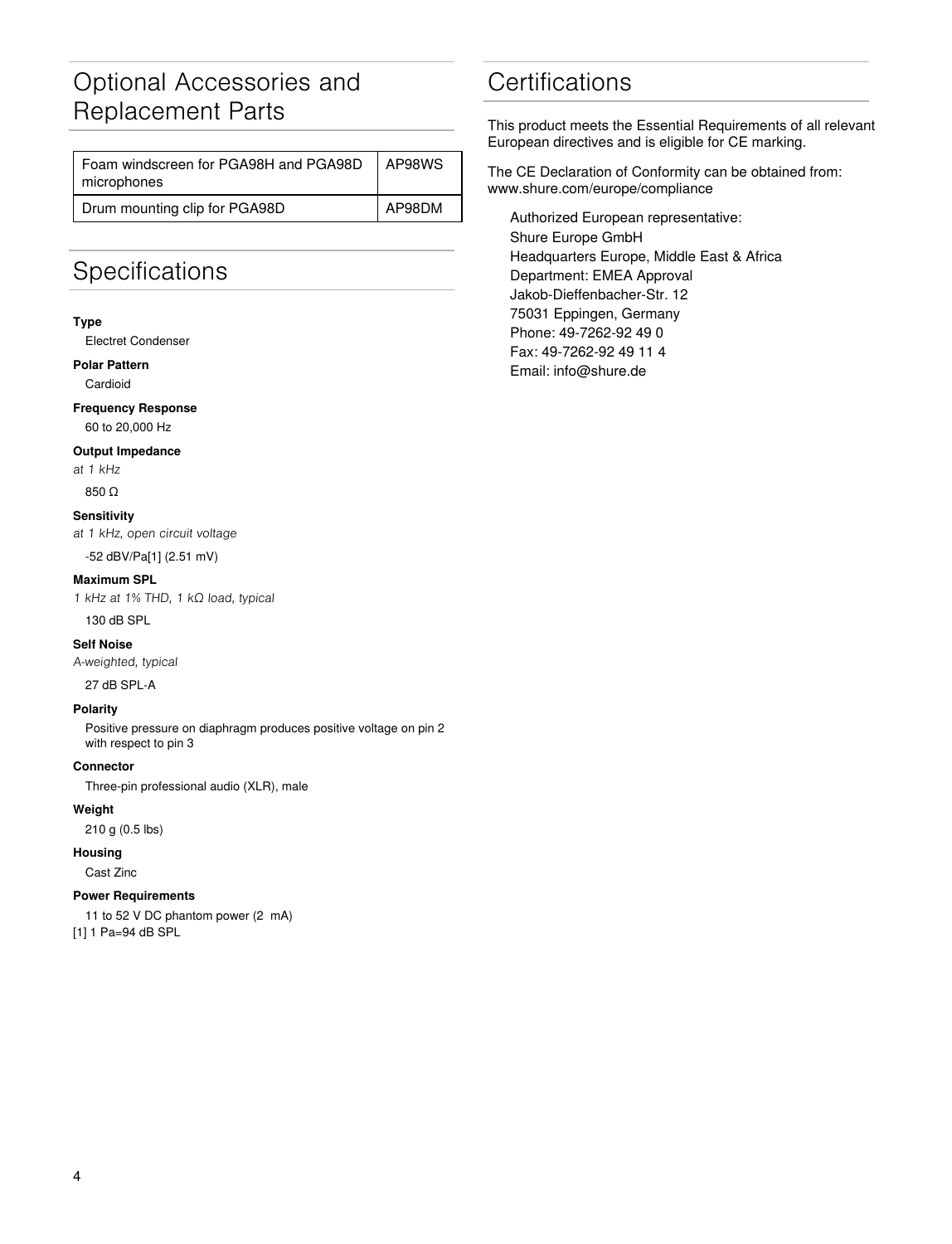